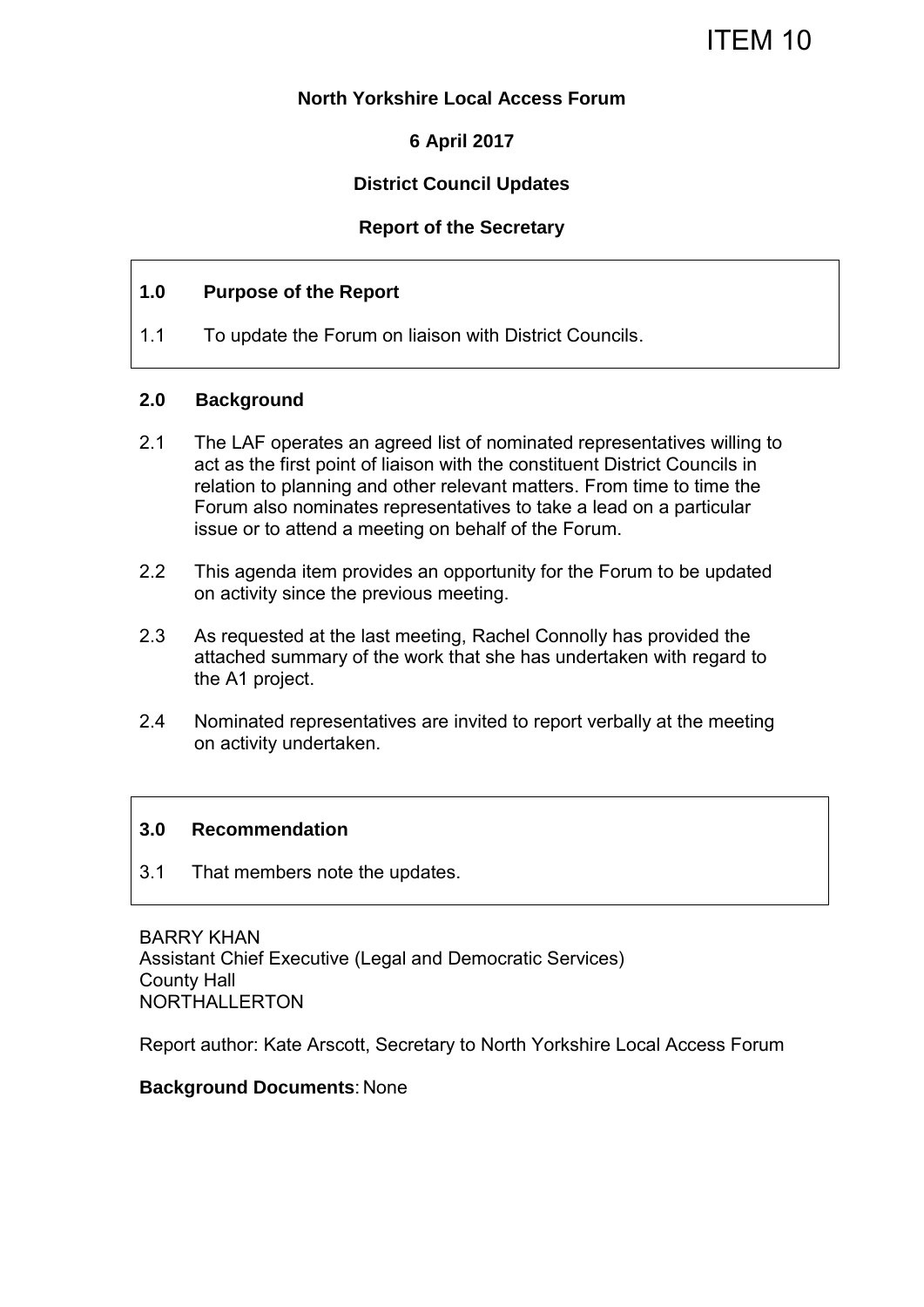# **A1 upgrade summary**

The Public Inquiry was in 2006, and the project is nearing completion. The section from Leeming to Dishforth was constructed first, but the Leeming to Barton section was rejected by the Inspector first time around and tweakings were made through supplementary orders. That section together with the third section (Scotch Corner to Barton) will now be completed 'late spring' – which in Highways England jargon means June or thereabouts barring further setbacks. As I write the late-running archaeological scratchings near Catterick have unearthed a wicker basket down a well this week, which requires further investigation, for which read 'delay'! The great-crested newts near Scurragh lane brought work on the bridleway to a halt over 18 months ago, and that's now ceased to be a work in progress.

Throughout that time – and before – there have been round-the-table meetings of various representatives from the design and construction interest together with the NMU groups (Ramblers, BHS, cycling groups and the LAF) to raise concerns as Highways and North Yorkshire vie to cut corners and save every last penny – hardly surprising. However, as you may imagine, no expense has been spared for archaeology, badgers, newts, and otters leaving the NMU's as the ones to bear the brunt of expense cuts. Safe surfaces and road margins, promised at Inquiry, have not materialised in the way they should to the frustration of the NMU group, of whom the equestrian interest has been most affected by the short-comings.

 The project team is made up of numerous different agencies: design, construction, independent technical directors and the project management team with an evident lack of joined-up communication between the various factions. Add to this the particularly unfortunate fact that the Project Manager has changed five times, four in the last 4 years, and the lack of continuity has left its mark with mistakes that need not have been made. The NMUs have not been welcomed to inspect the work in progress, which would have made sense, as users are likely to spot problems before they are made, thus saving much time and money, with the result that now there will be aspects too late to rectify and journeys suppressed through lack of safety or amenity.

On a brighter note, a constructive meeting was held at the beginning of February with the heads of the NMU groups along with the project director for the first time, since which there has been a marked improvement in pulling